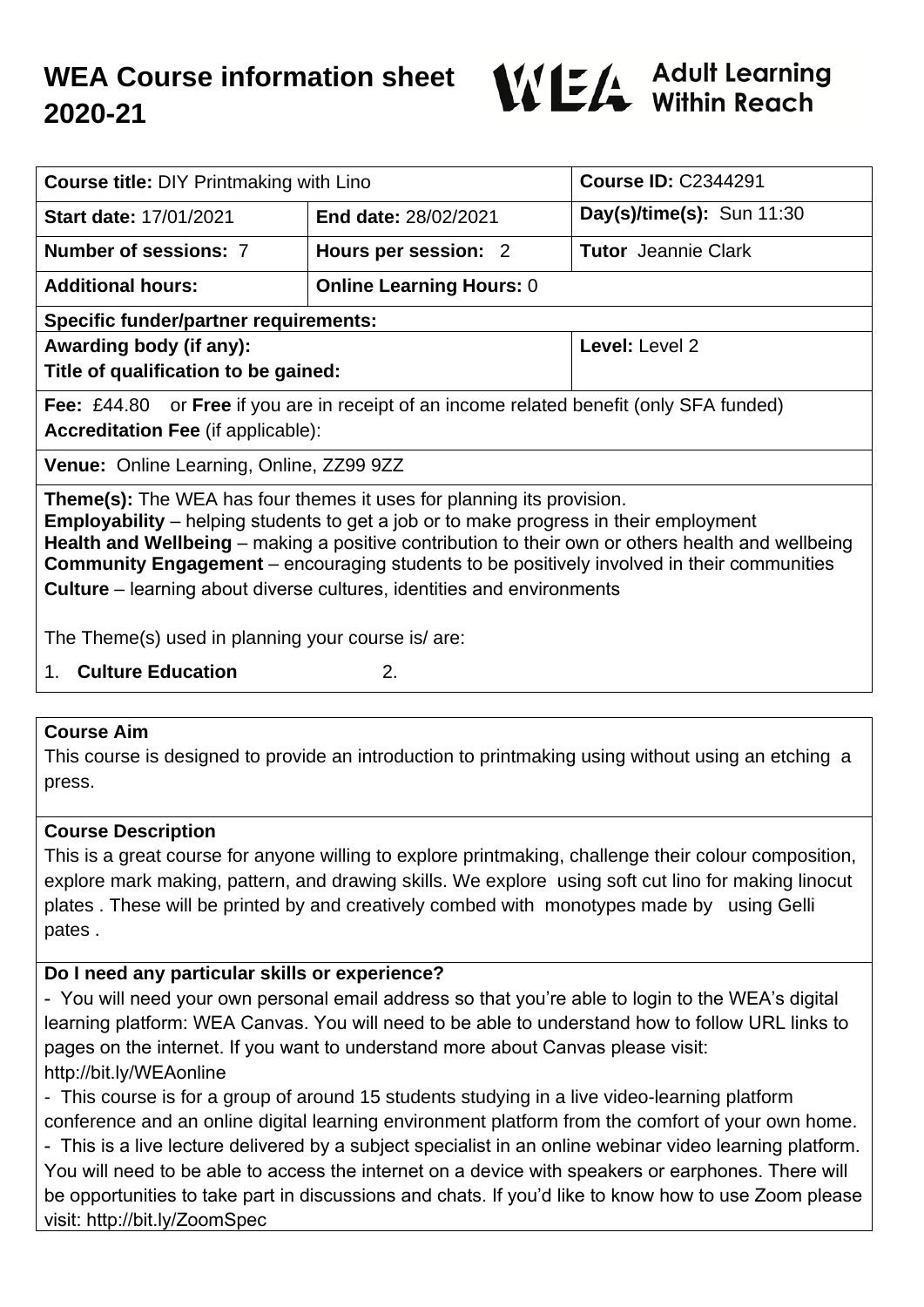- No skills or experience needed
- This course is suitable for beginners and improvers

### **What will I achieve?**

## **By the end of the course I will be able to:**

1. Identify, and select inspirational research to support my own creative development by looking at the work of other artists and designers . One this research has been gathered use this to develop my own ideas .

- 2. Use my research to cut , make, and print a linocut plate .
- 3. Combine monotype prints with linocut plates .
- 4. Develop ideas for repeat pattern work
- 5. Ink and print my linocut plate onto paper or fabric.

# **What teaching methods will be used and will there be work outside of the class?**

- The WEA's digital learning platform, Canvas will be used to provide resources or to support lessons, enable assessment, provide learner feedback and for other activities for individuals away from the course. If you want to understand more about our digital learning platform please visit: http://bit.ly/WEAonline

- The WEA tutor will use a range of different teaching and learning methods and encourage you and the group to be actively involved in your learning

- You may be asked to undertake additional work in your own time to support your learning
- You will be expected to carry out a range of activities in your own time

## **What kind of feedback can I expect from the tutor?**

- You will be able to keep a record of your progress and achievement using photos, audio, text or documents uploaded into the WEA's digital learning platform, WEA Canvas.

- Your tutor will provide written, text and audio feedback recorded in WEA Canvas, WEA's digital learning platform.

- A range of informal activities will be used by the tutor to see what you are learning which may include quizzes, question and answer, small projects and discussion
- You will have opportunities to discuss your progress with your tutor
- You will be encouraged to share your work with the group and discuss your learning

- I offer a person centred approach to wards developing creative work . I will suggest tasks during the course that are appropriate to your interests and personal creative development .

# **What else do I need to know? Is there anything I need to bring?**

- What you need: You will need an internet connection, speakers, a microphone and a webcam so that you can use our video learning platform, Zoom. If you'd like to understand more Zoom please visit: http://bit.ly/ZoomSpec

- You will also need access to the internet outside of your sessions. You could do this using a smart phone, tablet, laptop or a desktop computer (at home or through a library etc.).

- You will need a personal email address to join the WEA's digital learning platform, Canvas so that you can receive resources, record your progress and achievement and to work with others and share ideas. If you want to understand more about our digital learning platform please visit: http://bit.ly/WEAonline